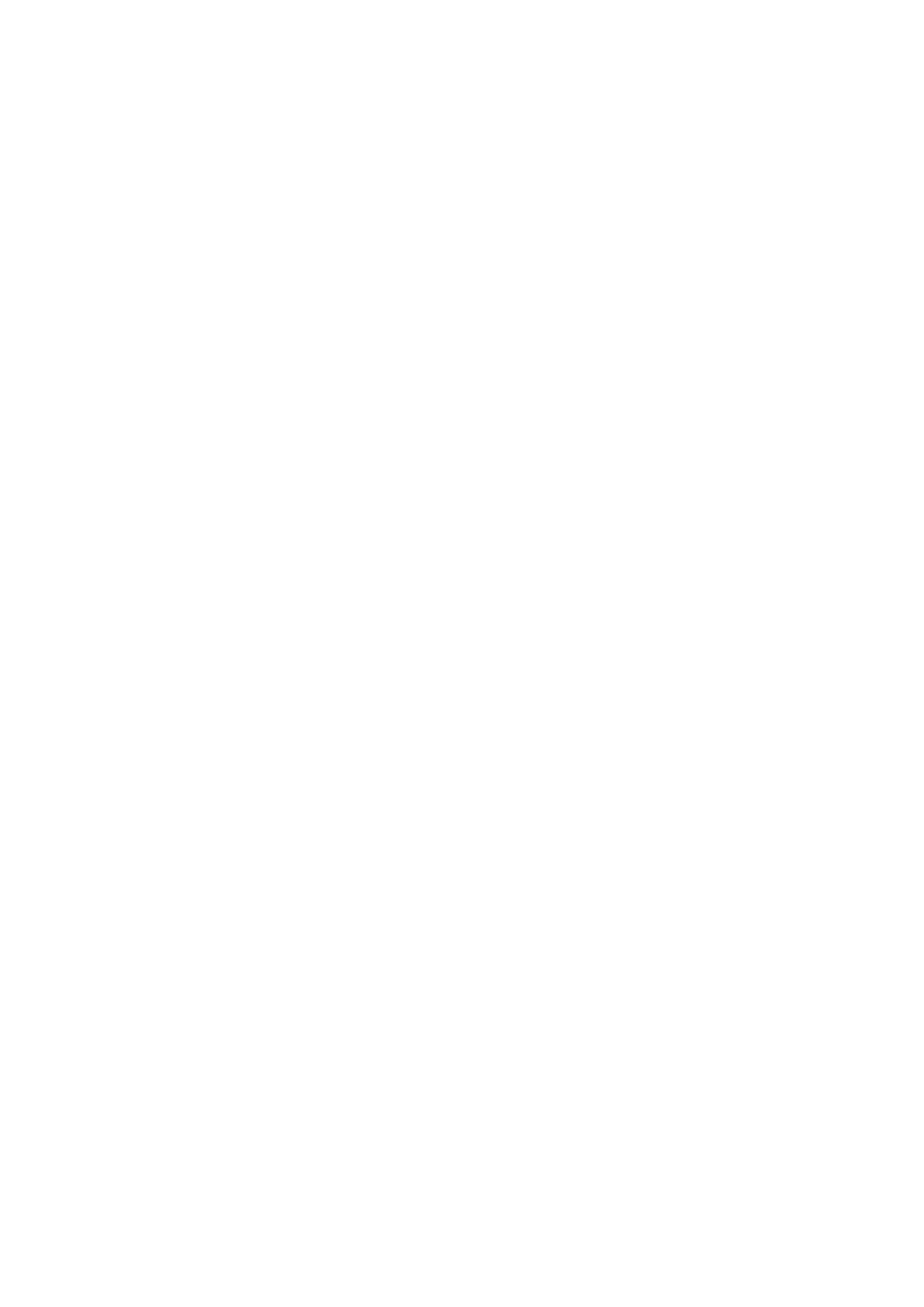# **Glasgow Colleges' Regional Board: fully operational fundable body status**

### **Purpose**

1. This paper sets out the Council executive's assessment of regional governance arrangements in Glasgow Region, with particular reference to the establishment of appropriate procedures and processes required for GCRB to assume the full funding, monitoring and financial responsibilities required by a fundable body, and seeks Council's approval to grant the Glasgow Colleges' Regional Board (GCRB) fully operational fundable body status.

#### **Strategic Plan implications**

- 2. The Post-16 Education (Scotland) Act 2013 sets out in legislation the governance frameworks in the multi-college regions. SFC requires full assurance that robust processes and procedures are in place prior to confirmation of fully operational fundable body status for Regional Strategic Bodies (RSBs).
- 3. SFC has a continuing interest in all FE colleges arising from its statutory responsibilities.

## **Background**

- 4. The Glasgow Colleges' Regional Board is the regional strategic body established by the Post 16 Education (Scotland) Act 2013 and created on 1 May 2014. On 1 August 2014 the three Glasgow Colleges, City of Glasgow College, Glasgow Clyde College and Glasgow Kelvin College, were assigned to GCRB. The Board is responsible for securing the coherent provision of high quality fundable higher and further education in the Glasgow region.
- 5. At its December 2016 meeting the Council Board considered a paper **SFC/16/106** that set out the Council executive's assessment of the regional governance arrangements in Glasgow. Using the good governance checklist developed specifically for the multi-college regions, that assessment focused on the practical aspects of the governance structures and the key supporting functions including planning, financial control, and risk management. In addition the paper outlined GCRB's transition plan in place to ensure it developed and implemented the appropriate funding allocation and financial monitoring arrangements prior to 1 April 2017.
- 6. The Council Board noted the significant and effective progress made by GCRB in operating effectively as a Regional Strategic Body and were reassured by the robust operational and management arrangements that have had time to settle in over the last year. At the same time the Council Board expressed some continuing concerns in relation to the establishment of appropriate procedures and processes required for GCRB to assume the full funding, monitoring and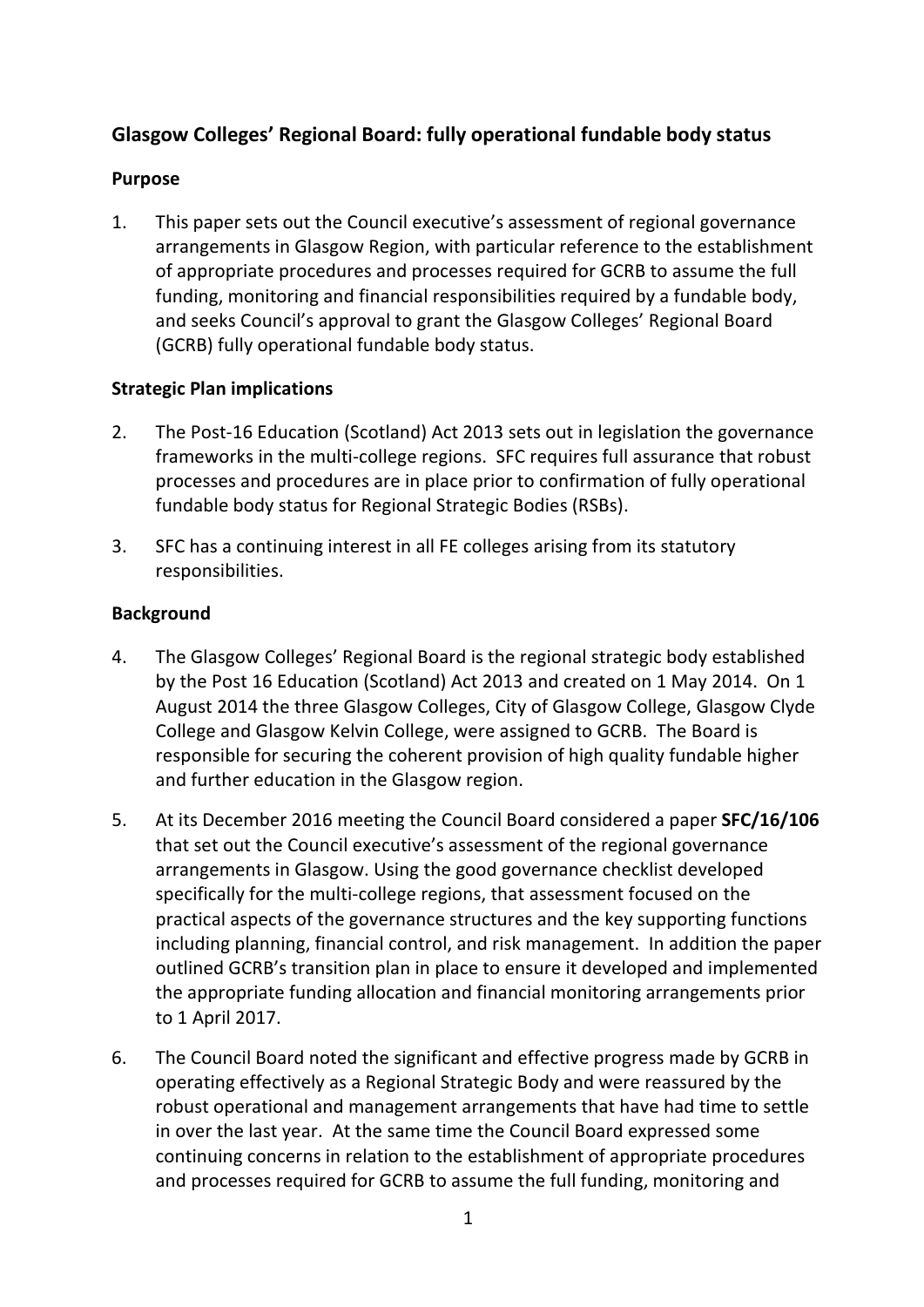financial responsibilities required by a fundable body.

- 7. Those concerns arose, in particular, in relation to segregation of duties, with a small workforce at GCRB in control of a large amount of public funding. The Council Board asked that GCRB take appropriate steps to mitigate these risks and consider all options available to it in the next phase of development.
- 8. It was therefore agreed that the Chairs of SFC's Finance Committee and Audit & Compliance Committee be consulted during finalisation of assessment of GCRB's fully operational fundable body status, to ensure that all arrangements in place were sufficiently robust and met the governance requirements specified by SFC.
- 9. The two main areas on which this paper reports are:
	- A final review of the good governance checklist and any outstanding issues following the previous update provided in paper **SFC/16/106**, December 2016
	- Progress on the transition underway for GCRB to develop and implement appropriate funding allocation and financial monitoring arrangements by April 2017 - as outlined in the recently completed and agreed GCRB Financial Procedures Manual and the arrangements for the appointment of a Finance Director for GCRB.

# **Final review of the good governance checklist**

- 10. GCRB has engaged with its three assigned colleges in developing its FM with the colleges. Following consultation, a final version of the FM was agreed by the GCRB Board at its meeting on 12 December 2016.
- 11. The SFC executive has reviewed the FM, which is consistent with the template provided by SFC. In due course, it will require some amendment, in line with those arising from the current review of SFC's FM with colleges.
- 12. We are satisfied that in all other respects, GCRB governance systems and processes are robust.

# **Transition towards fully fundable body status**

13. GCRB's internal auditor, Henderson Loggie, has led the work, on a consultancy basis, to support the transition to fully operational fundable body status, and the production of the Financial Procedures Manual. More recently this work has focused on implementing banking arrangements and associated financial procedures to ensure the appropriate transfer of Glasgow Region funding from SFC to GCRB and the assigned colleges. This work has been undertaken in liaison with the GCRB Executive Director, the City of Glasgow College Head of Finance and SFC's Institutional Governance and Finance Team.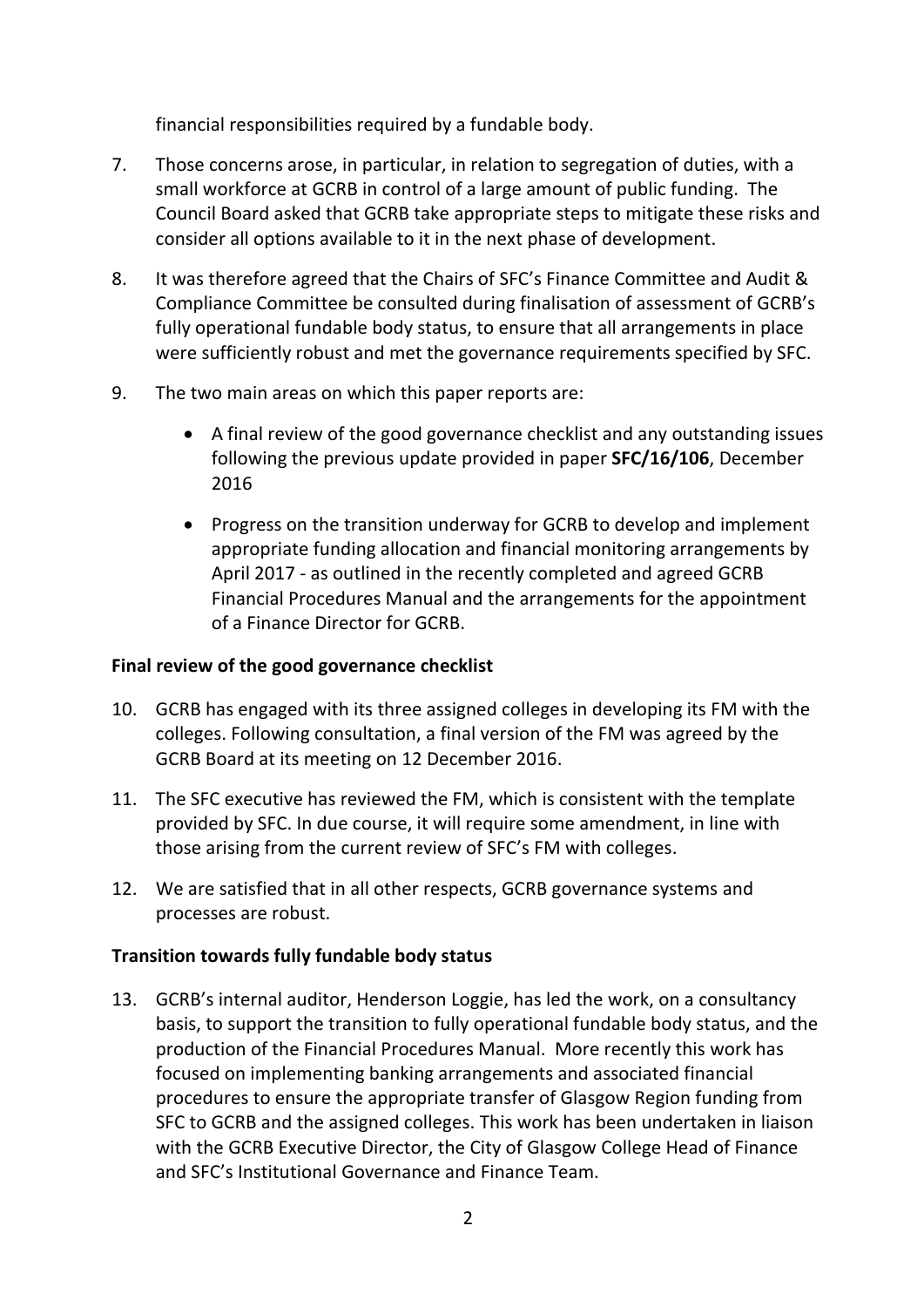- 14. When GCRB is granted fully operational status it will be responsible for the administration of some £80m per annum. The development of, and compliance with, the GCRB Financial Procedures Manual will enable GCRB to achieve sound financial management and exercise effective control over funding received from SFC and other sources.
- 15. A full draft of GCRB Financial Procedures Manual for fully-operational fundable body status was considered by the GCRB Performance and Resources Committee and the GCRB Audit Committee. It was then agreed for approval by the GCRB at its meeting on 27 February 2016, subject to clarification with SFC on lines of accountability referred to in paragraph 19 below and a future commitment to joint review of the arrangements.

#### *Banking arrangements*

- 16. The Financial Memorandum between SFC and fundable bodies in the college sector requires compliance with the Scottish Public Finance Manual (SPFM) which, in turn, specifies that all bodies are required to have their core bank accounts with the Government Banking Service framework. The SPFM requires that bodies should ensure a suitable framework of controls exists to enable funds to be properly managed, safeguarded, accounted for, and protected against the risk of fraud and misappropriation. Segregation of duties is an essential element in achieving this control.
- 17. GCRB will operate one bank account. GCRB passed a resolution at its Board meeting on 27 February that a banking relationship will be maintained with RBS in accordance with the SPFM stipulations. The GCRB executive is currently working with Scottish Government and RBS representatives to set up this account before 31 March 2017.

## *Arrangements for the flow of funds to the assigned colleges*

- 18. GCRB will be handling large amounts of cash if it is to receive the full monthly transfers and then transmit them to the three assigned colleges. In addition, the GCRB staffing complement is very small comprising the Executive Director, Finance and Resources Director, and an Administrator. The operation of a bank account holding such large amounts of money will therefore need strict controls.
- 19. Following discussions between SFC and GCRB it was proposed that the most efficient solution in establishing appropriate controls, addressing concerns about the segregation of duties in relation to the small number of GCRB staff, and safeguarding of funds is that SFC undertakes the payment transfers from the GCRB bank account to the assigned colleges on the **instruction** of GCRB which retains responsibility for managing the bank account and would have view only access to the bank account. In effect, all payments to assigned colleges from the GCRB account will require both GCRB and SFC sign-off. GCRB will retain all of its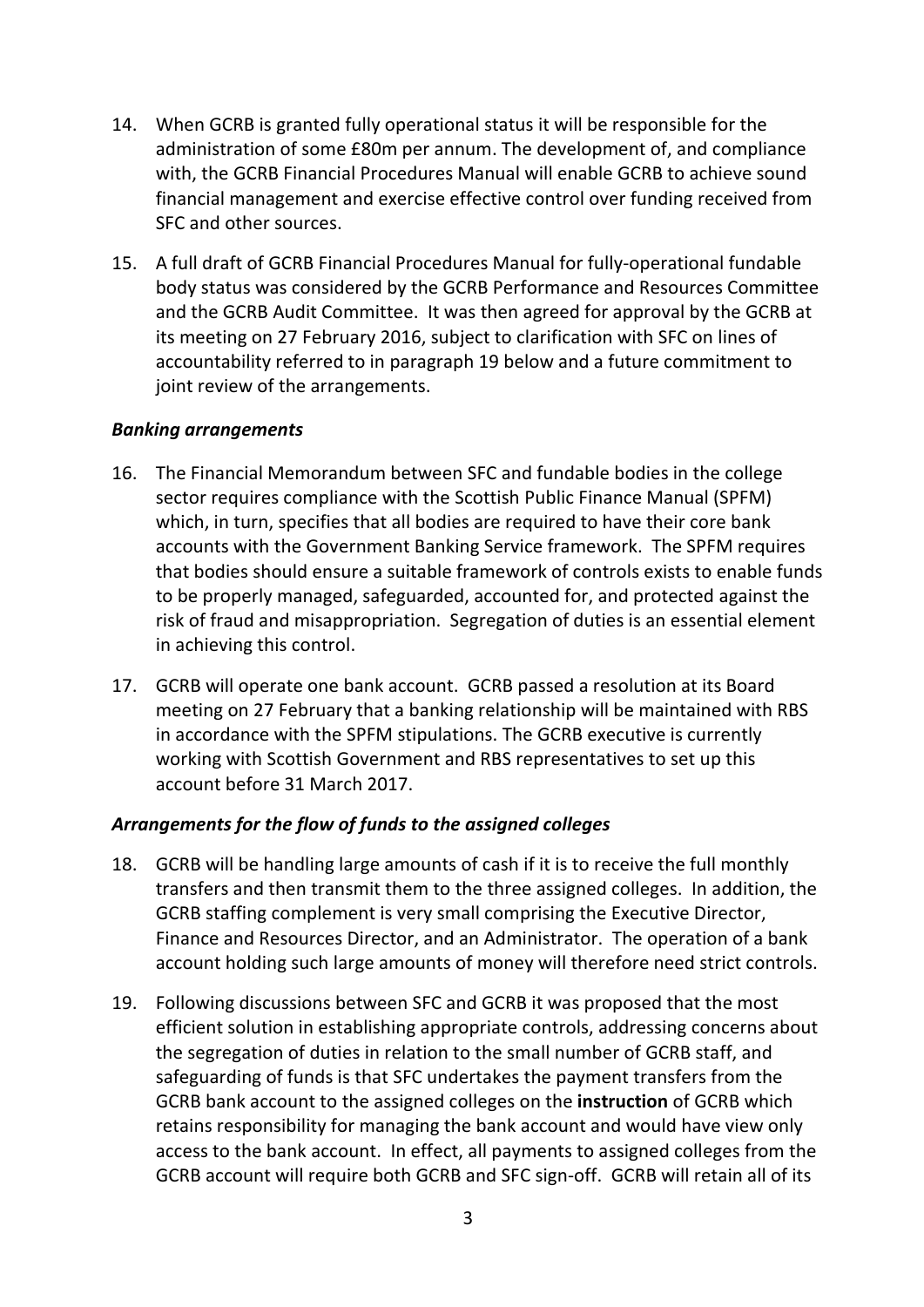duties and responsibilities as the RSB with clear lines of accountability.

- 20. It should be noted that separate arrangements will be in place for student support payments as the law requires SFC directly to make these directly to colleges.
- 21. The GCRB Board agreed the arrangements outlined above at its meeting on 27 February 2017. The Board expressed concerns over lines of accountability and requested confirmation that GCRB instructions cannot be over-ruled by SFC. Both SFC and GCRB have agreed that a service level agreement (SLA) will be put in place to address and formalise this concern; we would ensure the SLA such was subject to ongoing joint review, with a first review point by 2019.
- 22. City of Glasgow College finance section will continue to provide services to GCRB and process purchasing payments, with GCRB reimbursing City of Glasgow College for net expenditure incurred on its behalf. A Service Level Agreement will also be developed formally to confirm this relationship.
- 23. GCRB has confirmed that an audit review of its financial procedures and monitoring arrangements will be undertaken before the end of the current Academic Year.

## *Staffing*

- 24. A modified staffing proposal, previously considered and recommended by the GCRB Nominations and Remuneration Committee, was agreed by the GCRB at its 27 February 2017 meeting. The proposal provided a rationale for the recruitment of a full-time Finance and Resources Director with a specific remit to lead the regional financial strategy, support the long-term financial sustainability of the Region's colleges, and ensure that funds are disbursed appropriately and in a timely and effective way. As noted earlier, it is proposed that GCRB engage an Interim Finance and Resources Director on a short-term contract as soon as possible while a recruitment process is underway. These proposals are intended to develop GCRB capacity to enable it to take full responsibility for its statutory obligations. Appropriate steps are being taken urgently by GCRB to seek to have the Interim Finance and Resources Director in place by 1 April 2017.
- 25. SFC has agreed Strategic Funding up to £95,000 in FY2017-18 to provide transitional funding for the GCRB to support the establishment of the Finance and Resources Director role, including the cost of the interim arrangements in place between this April and July 2017; it will also cover part of the cost of the new Director post in AY2017-18. Operating costs for GCRB have been maintained at a reduced level in AY2016-17 and the additional cost of establishing this post could not be met from existing resources. This support from SFC will provide an opportunity for the Director of Finance and Resources role to be established and begin work to impact on regional efficiency levels, whilst not leading to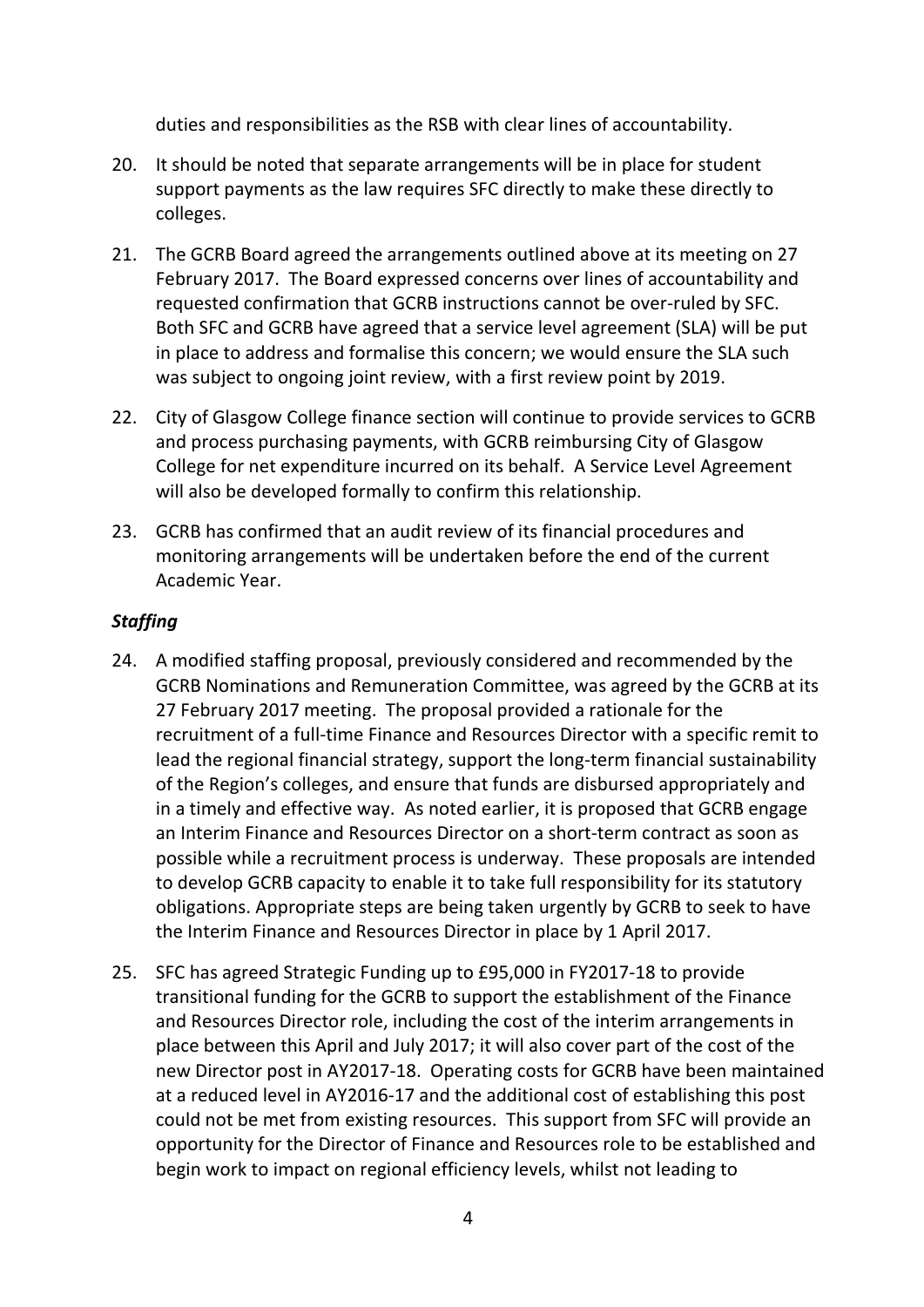significant additional costs for the Glasgow College Region in the short term.

26. An earlier proposal had suggested that GCRB should also recruit a Curriculum and Quality Director, but following full consideration by GCRB of these roles, this was modified to propose only the Finance and Resources Director post. The plan is now to enhance the capacity of GCRB in the Curriculum and Quality areas through further improving the effectiveness of regional working across GCRB and the assigned colleges. There will be a stronger focus on working together to achieve shared regional goals and, at the same time, clearly defining lines of accountability. The approach proposed will build on current arrangements to establish regional teams with designated regional leads drawn from the college executive.

# **Feedback from Chairs of SFC's Finance Committee and Audit & Compliance Committee**

- 27. The Chairs of SFC's Finance and Audit & Compliance Committees considered a paper outlining the proposed arrangements to ensure the appropriate transfer of Glasgow Region funding from SFC to GCRB and the assigned colleges. Both Chairs considered the proposed arrangements will satisfy the requirements for segregation of duties.
- 28. All payments to assigned colleges from the GCRB bank account will require both GCRB and SFC sign-off. As RSB, GCRB will retain all of its duties and responsibilities. The SFC will have full access to the GCRB account, with groupings of staff able to undertake Bankline administrative tasks, raise payments and approve payments. A service level agreement between SFC and GCRB will formalise the arrangements.
- 29. At the same time the Chairs noted risks remain ; but these are low given the assessment of the governance arrangements in place. Even with the appointment of a Finance and Resources Director, the GCRB executive will remain a largely skeleton body with all the associated risks that of a small department. SFC has agreed to an ongoing joint review of the processes in place. The initial review would be within the first two years of operation.

#### **Risk assessment**

- 30. The Post-16 Education (Scotland) Act 2013 introduced a requirement for SFC to secure provision for assessing and enhancing the performance of regional strategic bodies. There is a risk that weak governance will lead to ineffective use of funds, poor performance and detrimental impact on students. We assess this risk as low in Glasgow Region.
- 31. This risk is mitigated by the assessment of governance that SFC has carried out. The executive is also developing a framework for monitoring and assessment of